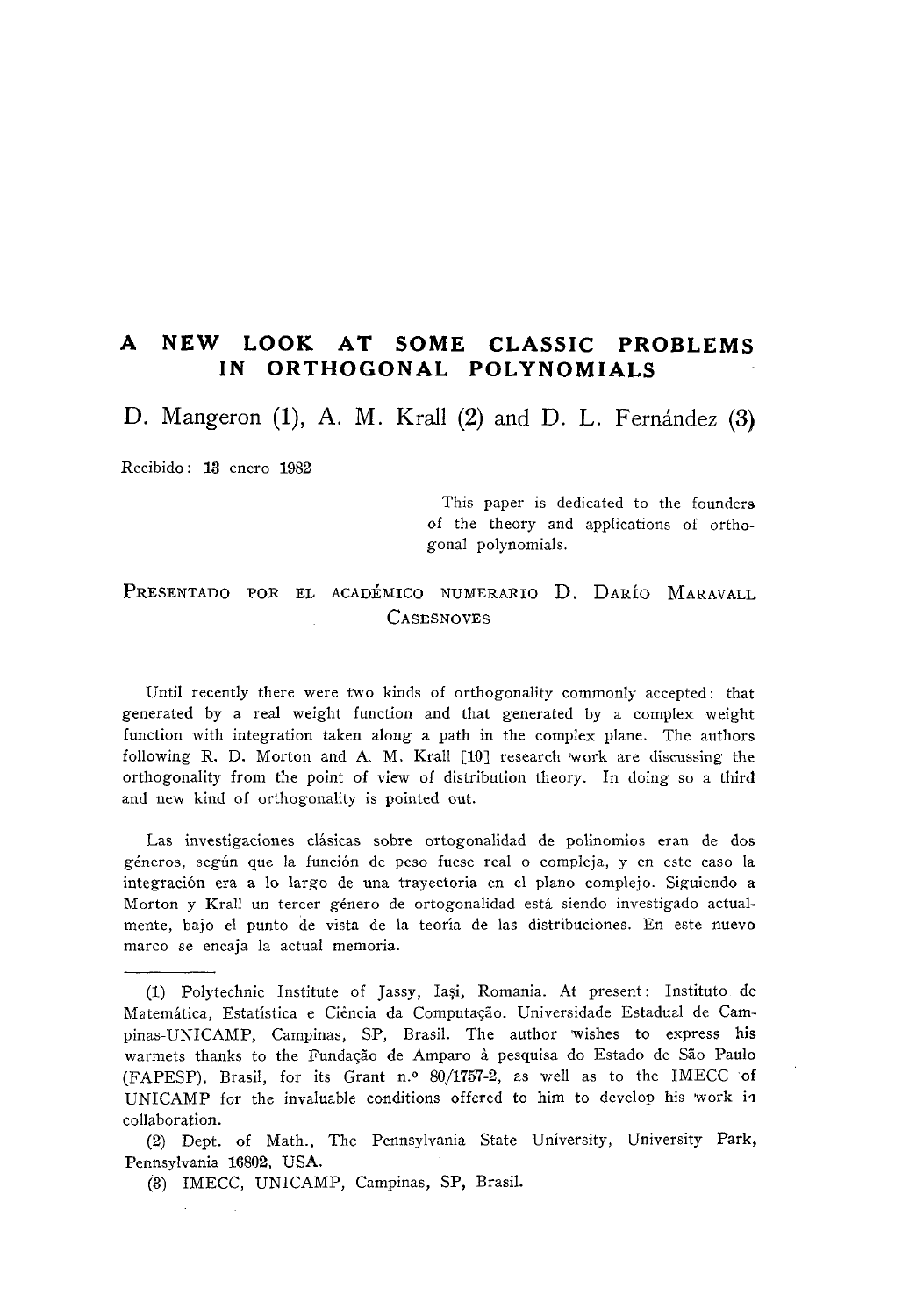## **1. Introduction**

Notwithstanding the fact that the number of papers devoted to *Special functions* (33XX of the AMS subject classification scheme 1979) is sensibly diminishing in our age, nowadays continue to appear in the same parallel direction not only basic books devoted to studies of orthogonal polynomials, as for instance the excellent and quite recent books: «Padé-Type Approximation and general Orthogonal Polynomials» [17] and «Orthogonal Polynomials» [21], where many results appear for the first time or are applied within a great deal of technical development to the general classes of orthonormal polynomials, respectively, but also quite a large set of papers concerning different special cases of orthogonal polynomials.

Before going to develop our enough comprehensive «New Look at some Classic Problems in Orthogonal Polynomials» let us quote below some of the recent papers published in 1979 and 1980 elaborated in the domain of *Special functions* by other researchers :

1. $\degree$  «Some properties of q-Hermite polynomials» and «A proof of Mehler's formula for g-Hermite polynomials» [22], which are intimately connected with theta functions ; 2.° «Zur Charakterisierung von Orthogonal Polynomen in zwei Veränderlichen» '[23] ; 3.° «A proof of Dunkel's addition theorem for Krawtchouk polynomials» [24], which are orthogonal with respect to the binomial distribution; 4.º «Laguerre (ortogonal) polynomials» [25]; 5.º «Linearizatsija proizvedenij klassicheskikh ortogonal'nykh polinomov» [26] ; 6.° «New generating functions for a class of polynomials»  $[27]$ , where the author, by continuing her recent work concerned with a new generalization by means of certain generating relations of several known polynomial systems belonging to the families of the classical Jacobí, Hermite and Laguerre polynomials, gives an interesting unification (and generalization) of the generating functions which include the mixed generating functions for Hermite and Laguerre polynomials, recently given by L. Carlitz ; 7.° «Some polynomials of G. Panda and the polynomials related to them»  $[28]$ ; 8. $\textdegree$  «Asymptotik bei Jacobi-Polynomen und Jacobi-Funktionen» [29] «Some bilateral generating functions for a certain class of special functions» [30]; 9.º «Orthogonal functions on some permutation groups» [31]; and 10." «The centralizer of the Laguerre polynomial set» [32], while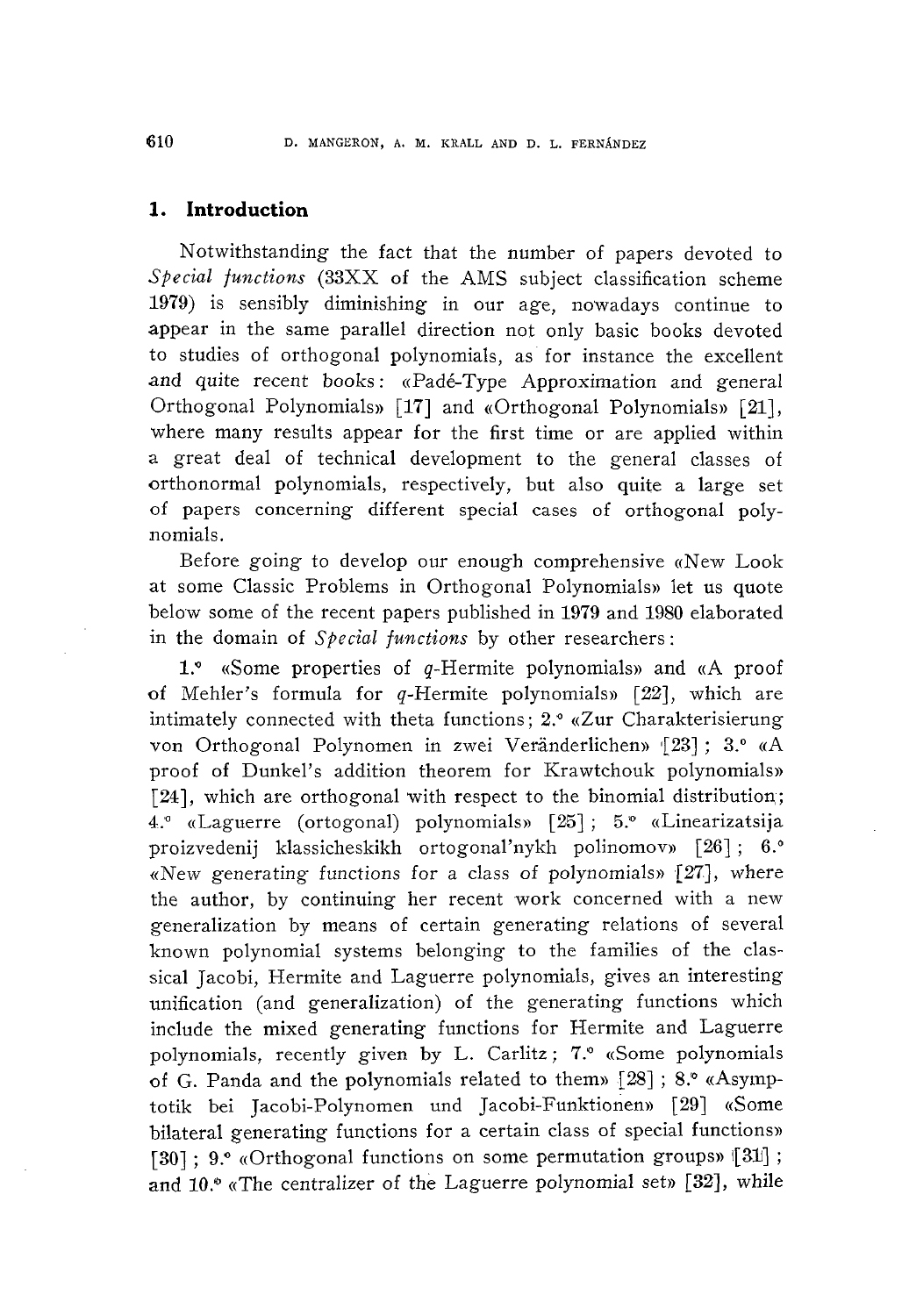in some of the authors' forthcoming papers various kinds of orthogonality for polynomials in several variables will be discussed by taking into consideration [14]-{16] and appropriate papers will deal with C. Brezinski's comprenhensive results [17].

Classical results concerning the orthogonality of the Jacobi polynomials  $\left\{ \left( P_n^{(A,B)}(x) \right)_{n=0}^{\infty} \text{ on } [-1,1] \right\}$  with respect to  $(1-x)^{A} (1 + x)^{B}$  when A, B > -1, the Laguerre polynomials  ${L_n}^{(\alpha)}(x)$ ,  $\sum_{n=0}^{\infty}$  on [0,  $\infty$ ) with respect to  $x^{\alpha} e^{-x}$  when  $\alpha > -1$ , and the Hermite polynomials  $\{H_n^{(\mu)}(x)\}_{n=0}^{\infty}$  on  $(-\infty,\infty)$  with respect to  $|x|^{2\mu} e^{-x}$  when  $\mu > -1/2$  have been well known for at least a century  $\lceil 2 \rceil$ ,  $\lceil 12 \rceil$ . With the appearance of the Bessel polynomials in 1949 [9], a problem arose concerning orthogonality: The Bessel polynomials weight function could not be found, even though its existence is guaranteed  $[1]$ . Instead, by using the Bessel polynomials moments, a complex weight function was exhibited, involving integration around the origin in the complex plane. The problem of finding a real weight function for the Bessel polynomials; remains open to this day, although two other alternatives have been found recently [15], [10]. An important aspect of the paper  $[9]$ , ho'wever, was that it rekindled interest in finding weight functions and in different kinds of orthogonality.

Until recently there 'were two kinds of orthogonality commonly accepted: that generated by a real weight function or real measure with suport on the real axis (the kind just alluded to at the beginning of the first paragraph), and that generated by a complex weight function with integration taken along a path in the complex plane. Indeed Geronimus [3] in 1931 showed that if a set of polynomials was orthogonal with respect to a real weight function  $w(x)$  with compact support on the real axis, then it was also orthogonal in the complex sense with respect to the complex weight function

$$
F(x) = \frac{1}{2\pi i} \int \frac{w(x) dx}{x - z}
$$

so long as the path of integration encircled the support of *w (x).* In particular the Jacobi polynomials are complex orthogonal even when A,  $B \ge -1$  (see also [6]). The Bessel polynomials fit into this category even without the knowledge of a real weight function. Difficulty with the infinite support of the Laguerre and Hermite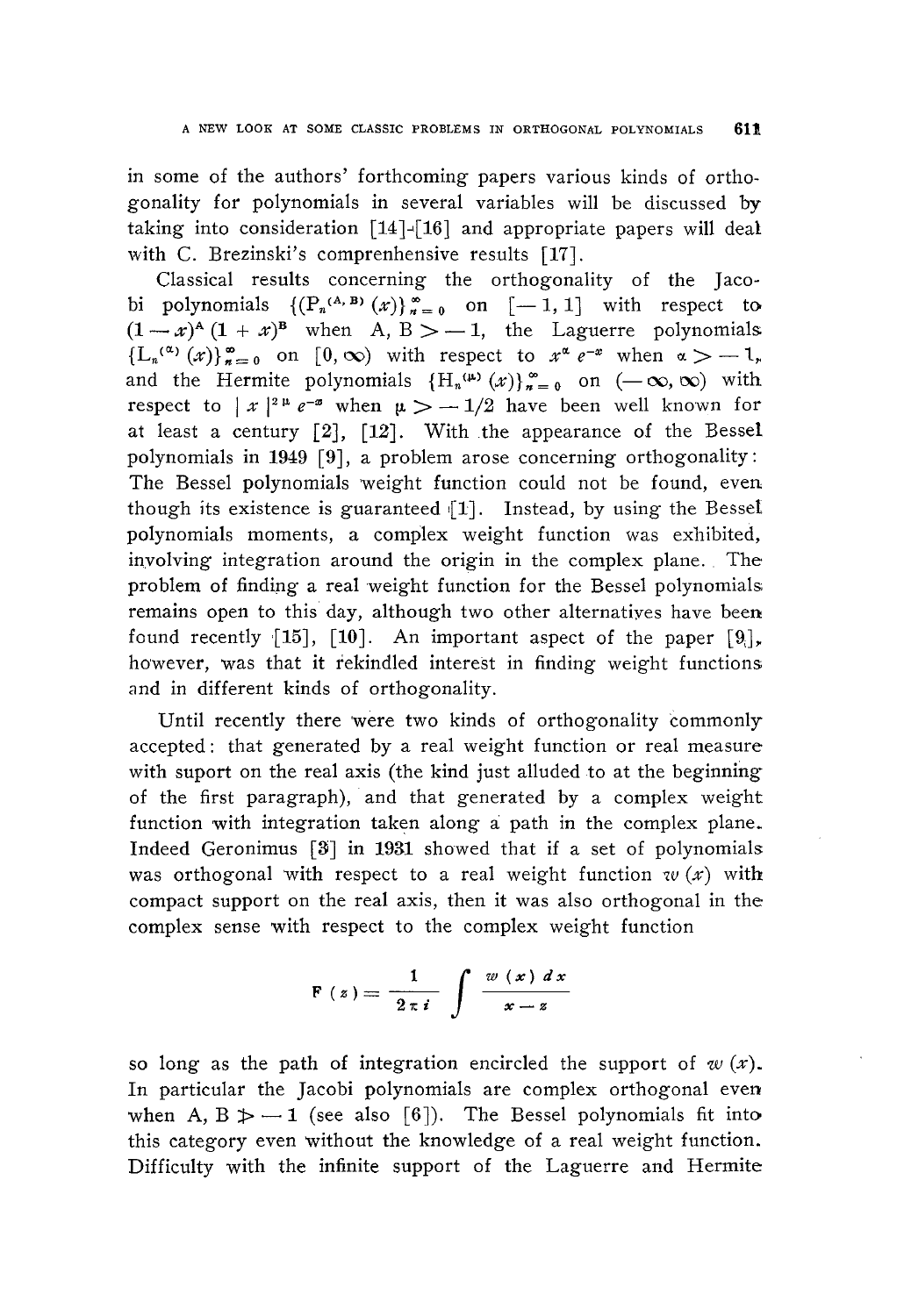weight functions has slowed similar results for these sets, but some progress has been made [11], [13].

Geronmimus's paper leads to the additional question : How can the Jacobí, Laguerre, and Hermite polynomials be made orthogonal in the real sense when A, B,  $\alpha$ ,  $2 \mu \not\gg -1$ ? Boas' result guarantees they can, but actually finding a weight function has proved formidable.

By returning to the moments associated with these polynomials, which can easily be found even without a weight function [8], R. D. Morton and A. M. Krall [10] attacked the problem from the point of view of distribution theory. In so doing a third and new kind of orthogonality was found.

#### **2. Distributional weight functions**

Let w be a real weight function, or, more generally, a distribution which includes polynomials in its domain, and let  $\langle w, \phi \rangle$  denote the action of  $w$  on a test function  $\infty$ . Let

$$
\mu_n = \langle w, x^n \rangle, \qquad n = 0, 1, \ldots,
$$

be the moments of  $w$ . If  $\varphi$  is analytic, then

$$
\langle w, \rho \rangle = \langle w, \sum_{n=0}^{\infty} \rho^{(u)}(0) x^{n} / n! \rangle = \sum_{n=0}^{\infty} \langle w x^{n} \rangle \rho^{(n)}(0) / n! =
$$
  
= 
$$
\sum_{n=0}^{\infty} (-1)^{n} \mu_{n} \delta^{(n)} / n', \rho >
$$

where  $\delta^{(n)}$  is the nth distributional derivative of the Dirac delta function

$$
w = \sum_{n=0}^{\infty} (-1)^n \mu_n \delta^{(n)} / n',
$$

in the sense of distributions. The classical representation of a weight function can be recovered from the series by using the inverse Fourier transform, summing the series, then using the Fourier transform [10]. We now show how the expansion above applies to the four classical polynomial sets mentioned in the introduction.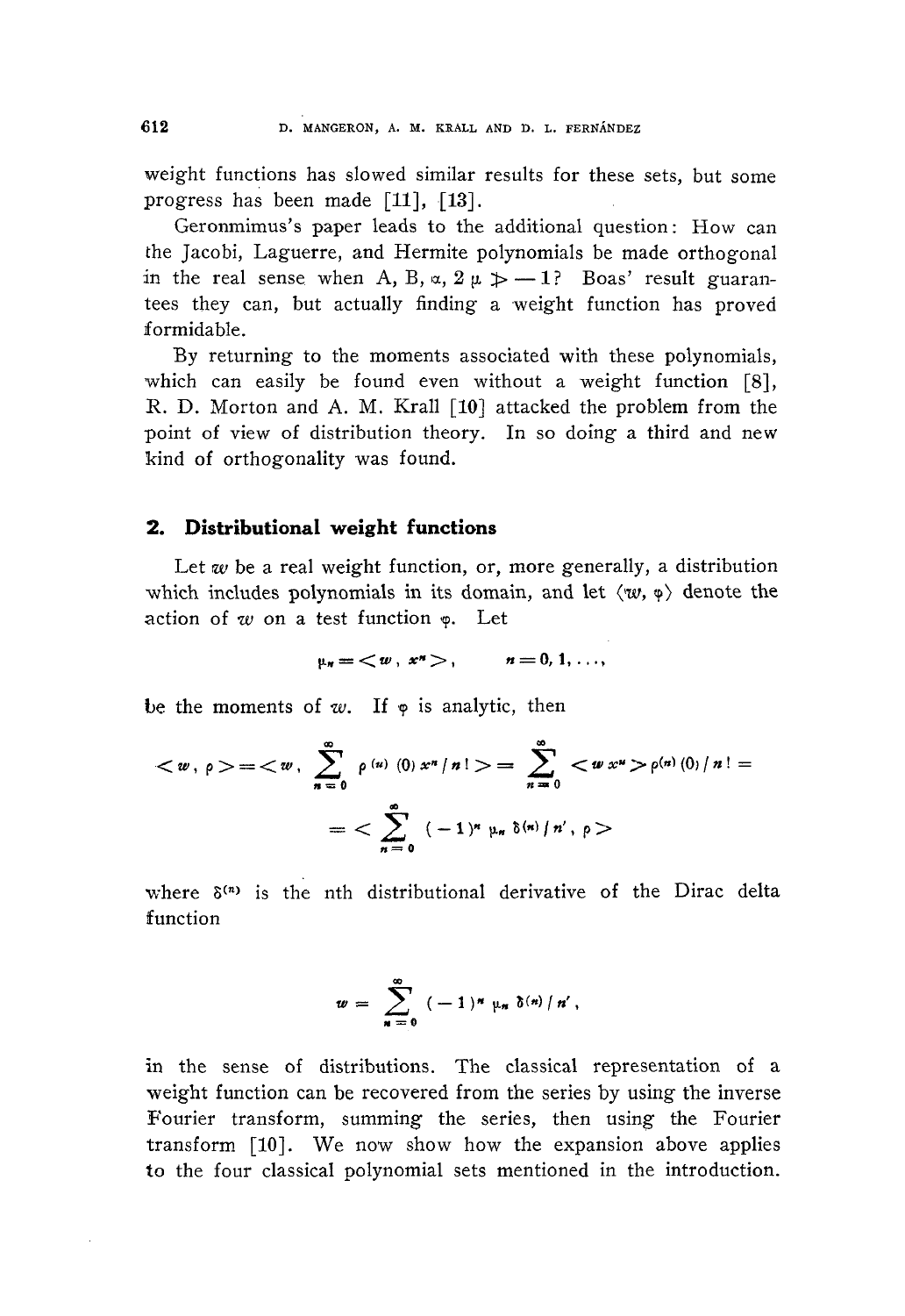## **3. Jacob! polynomials**

The Jacobi polynomials  $\{P_n^{(A, B)}(x)\}_{n=0}^{\infty}$  satisfy the differential •equation

$$
(1 = x2) y'' = B - A - (2 + A + B x) y' + n (1 + A + B + n) y = 0
$$

so long as A and B are not negative integers, where the polynomials degenerate. Through [8] and [10] the moments associated with these polynomials are

$$
\mu_n = \sum_{j=0}^n \binom{n}{j} (-1)^j 2^j (A+1)_j / (A+B+2)_j =
$$
  
= 
$$
\sum_{j=0}^n \binom{n}{j} (-1)^{n-j} 2^j (B+1)_j / (A+B+2)_j.
$$

**Hence** 

 $\sim 10^{-1}$ 

$$
w=\sum_{n=0}^{\infty}(-1)^n\mu_n\delta^{(u)}/n!
$$

makes the polynomials orthogonal [10].

The inverse Fourier transform of *w* is

$$
\mathbf{F}^{-1} w = \frac{1}{2 \pi} e^{it} {}_{1}F_{1} (B+1, A+B+2; -2 it).
$$

If A,  $B > -1$ , then

$$
\langle w, \rho \rangle = \frac{\Gamma(A+B+2)}{\Gamma(A+1)\Gamma(B+1)2^{A+B+1}} \int_{-1}^{1} (1-1)^{A}(1+x)^{B} \rho(x) dx.
$$

*w* is the standard weight function on  $[-1,1]$ . If  $-M-1$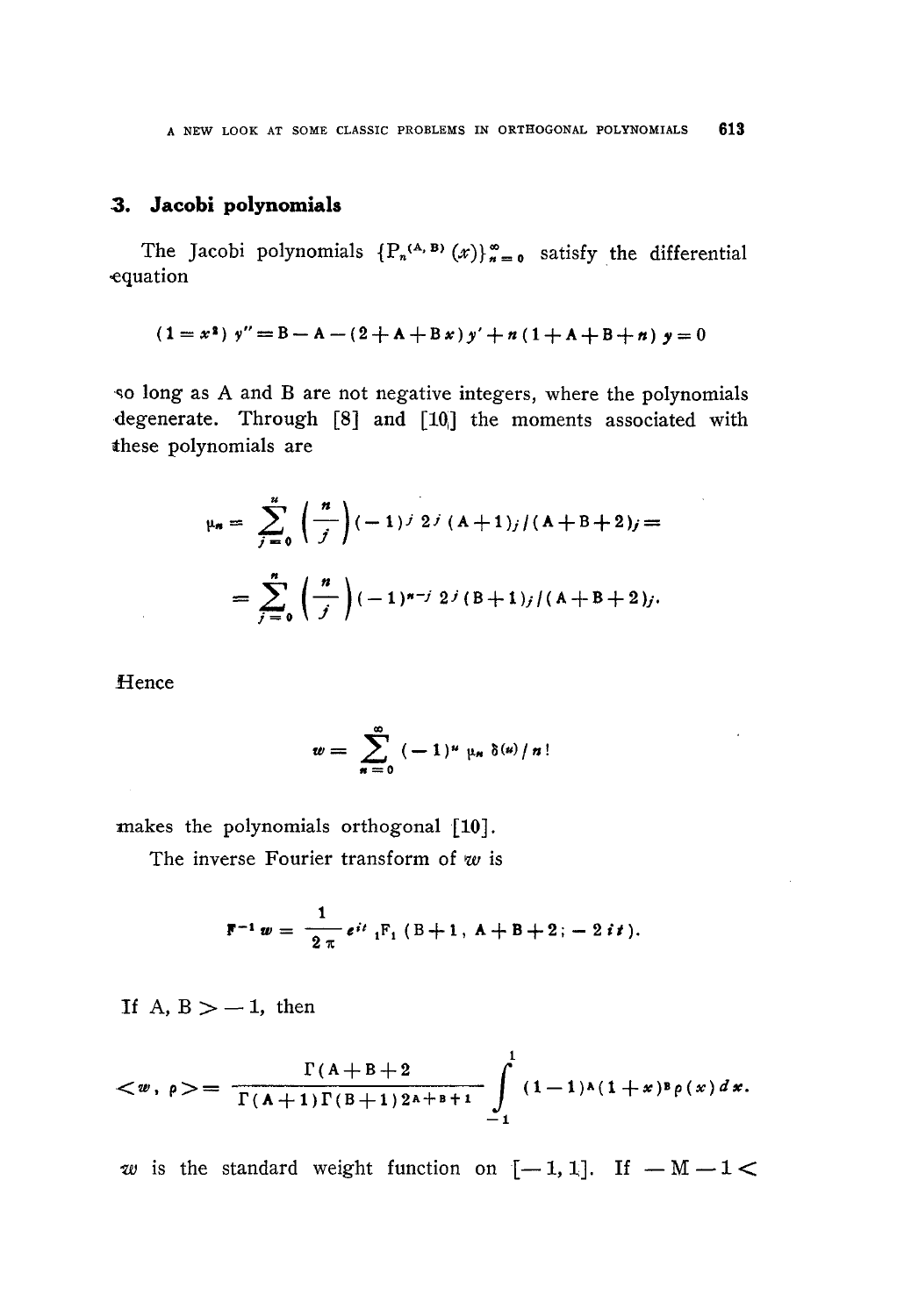$< B < -M$ ,  $- N - 1 < A < -N$ , M and N positive integers, then

$$
\langle w, \rho \rangle = \frac{\Gamma(A + B + 2)}{\Gamma(A + 1) \Gamma(B + 1) 2\lambda + B + 1} \left[ \int_{0}^{1} (1 - x)^{\lambda} \left\{ (1 + x)^{\beta} \rho(x) - \frac{x - 1}{j - 0} \frac{\left[ (1 + x)^{\beta} \rho(x) \right] (j)}{j!} \right\}_{x = 1} (-1)^{j} (1 - x)^{j} \right\} dx +
$$
  
+ 
$$
\int (1 + x)^{\beta} \left\{ (1 - x)^{\lambda} \rho(x) - \sum_{k=0}^{M-1} \frac{\left[ (1 - x)^{\lambda} \rho(x) \right] (k)}{k!} \right\}_{x = -1} (1 + x^{k}) \left\{ dx + \frac{x - 1}{n - 0} \frac{\left[ (1 + x)^{\beta} \rho(x) \right] (k)}{k!} \right\}_{x = -1} \frac{(-1)^{j}}{(A + j + 1)} +
$$
  
+ 
$$
\sum_{k=0}^{M-1} \frac{\left[ (1 - x)^{\lambda} \rho(x) \right] (k)}{k!} \left| \sum_{x = -1}^{n} \frac{1}{(B + j + 1)} \right|.
$$

Here w is the canonical regularization of  $(1-x)^{\mathbf{A}}(1+x)^{\mathbf{B}}$  (see [4]).

#### **4. Laguerre polynomials**

 $\label{eq:2.1} \mathcal{L}_{\mathcal{A}}(\mathbf{r}) = \mathcal{L}_{\mathcal{A}}(\mathbf{r}) = \mathcal{L}_{\mathcal{A}}(\mathbf{r}) = \mathcal{L}_{\mathcal{A}}(\mathbf{r})$ 

The Laguerre polynomials  ${L_n(\alpha) (x)}_{n=0}^{\infty}$  satisfy the differential equation

$$
xy''-(x-a-1)y'+ny=0
$$

so long as  $\alpha$  is not a negative integer, where the polynomials degenerate. Through {8] and [10], the moments associated with these polynomials are

$$
\mu_n = \Gamma\left(n+\alpha+1\right)/\Gamma\left(\alpha+1\right).
$$

 $\mathcal{O}_{\mathcal{A}}$ 

Hence

 $\mathcal{L}$ 

$$
w = \sum_{n=0}^{\infty} (-1)^n \frac{\Gamma(n+\alpha+1) \delta(n)}{\Gamma(\alpha+1) n!}
$$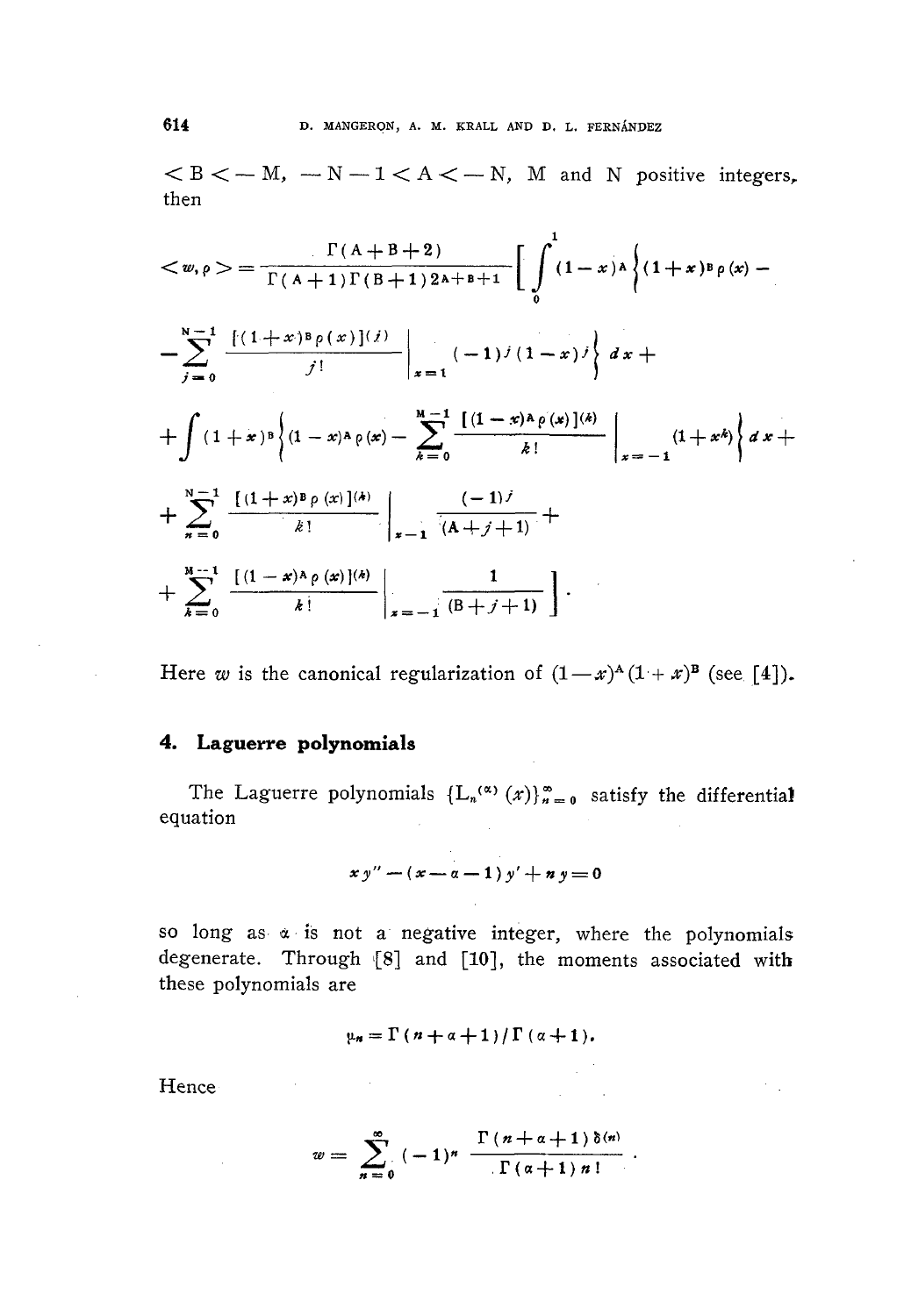$\bar{z}$ 

Its inverse Fourier transform is

$$
F^{-1} w = \left(\frac{1}{2 \pi}\right) (1 + it)^{-\alpha - 1}.
$$

If  $\alpha > -1$ , then

$$
\langle w, \rho \rangle = \frac{\Gamma(\alpha+1)}{1} \int_{0}^{\infty} x^{\alpha} e^{-x} \rho(x) dx,
$$

*w* is the standard weight function. If  $-j-1 < i < j$ , *j* a positiveinteger, then

$$
\langle w, \rho \rangle = \frac{1}{\Gamma(\alpha+1)} \int_{0}^{\infty} x^{\alpha} \left[ e^{-x} \rho(x) - \frac{1}{m} \sum_{k=m}^{m-1} \frac{(-1)^{k} x^{k}}{m! (k-m)!} \right] (-1)^{m(m)} \rho(0) dx.
$$

Here it is  $x$  which has been regularized [4].

## **5. Hermite polynomials**

 $\sim$ 

The Hermite polynomials  ${H_n^{(\mu)}(x)}_{n=0}^{\infty}$  pose a more difficult problem since they satisfy two differential equations

 $\mathcal{O}(10^{10} \, \mathrm{Mpc})$  .

$$
x y'' + 2 (\mu - x^2) y' + (2 n x - \theta_n x^{-1}) y = 0,
$$

where

$$
\theta_{2n} = 0
$$
,  $\theta_{2n+1} = 2 \mu$ ,  $n = 0, 1, ...$ 

Moments can be found, however, by observing that for  $\mu > -1/2$ ,

$$
\mu_n = \int_{-\infty}^{\infty} x^n \mid x \mid 2 \mu e^{-x^2} dx.
$$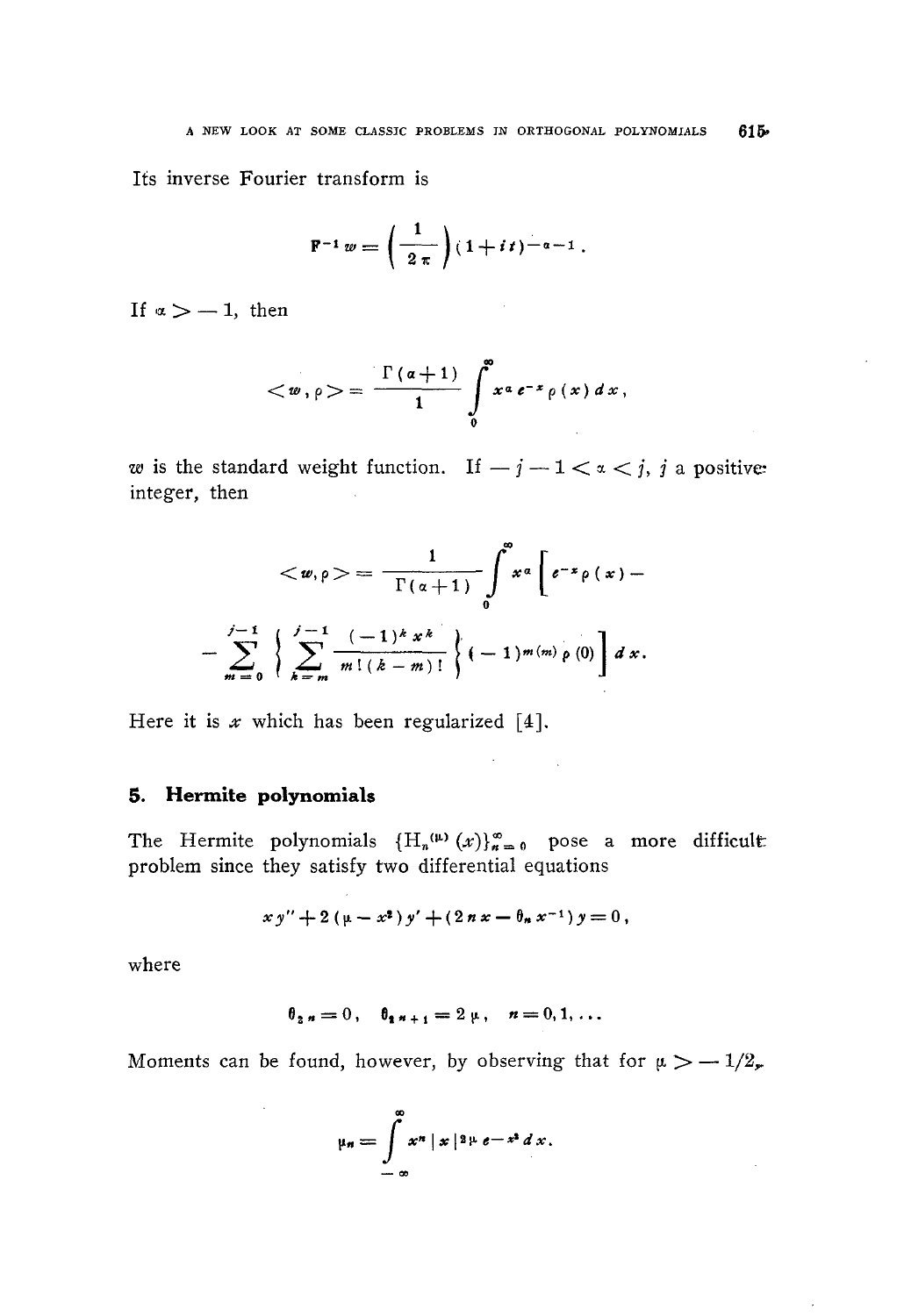'These moments

$$
\mu_{2\;n+1}=0,\quad \mu_{2\;n}=\Gamma\left(\;n+\mu+\;\frac{1}{2}\;\right),
$$

generate  ${H_n^{(\mu)}(\mathbf{x})}_{n=0}^{\infty}$  even when  $\mu < -1/2$ . Consequently

$$
w = \sum_{n=0}^{\infty} \Gamma\left(n + \mu + \frac{1}{2}\right) \delta^{(2n)}/(2n)!
$$

serves as a weight function so long as  $\mu$  is not equal to

$$
-\frac{1}{2}, -\frac{3}{2}, \ldots [7].
$$

*w* has an inverse Fourier transform

$$
F^{-1} w = \left(\frac{1}{2 \pi}\right) \Gamma \left(\mu + \frac{1}{2}\right)_{1} F_{1} \left(\mu + \frac{1}{2}, \frac{1}{2}; -\frac{t^{2}}{4}\right).
$$

When  $\mu > -1/2$  it can be inverted to show

$$
= \int_{-\infty}^{\infty} |x|^{2\mu} e^{-x^{3}} \rho(x) dx,
$$

-the standard weight function. When

$$
-2j-1<2\,\mu<-2\,j+1\,,
$$

*j* a positive integer, the inversion shows [7]

$$
\langle w, \rho \rangle = \int_{0}^{\infty} |x|^{2} \mu \left\{ e^{-x^{2}} [\rho(x) + \rho(-x)] - \frac{2j-2}{k} [e^{-x^{2}} (\rho(x) + \rho(-x))] \right\} dx.
$$

In this case there is a double regularization of  $|x|^{2\mu}$  at  $x=0$ .

 $\bar{\beta}$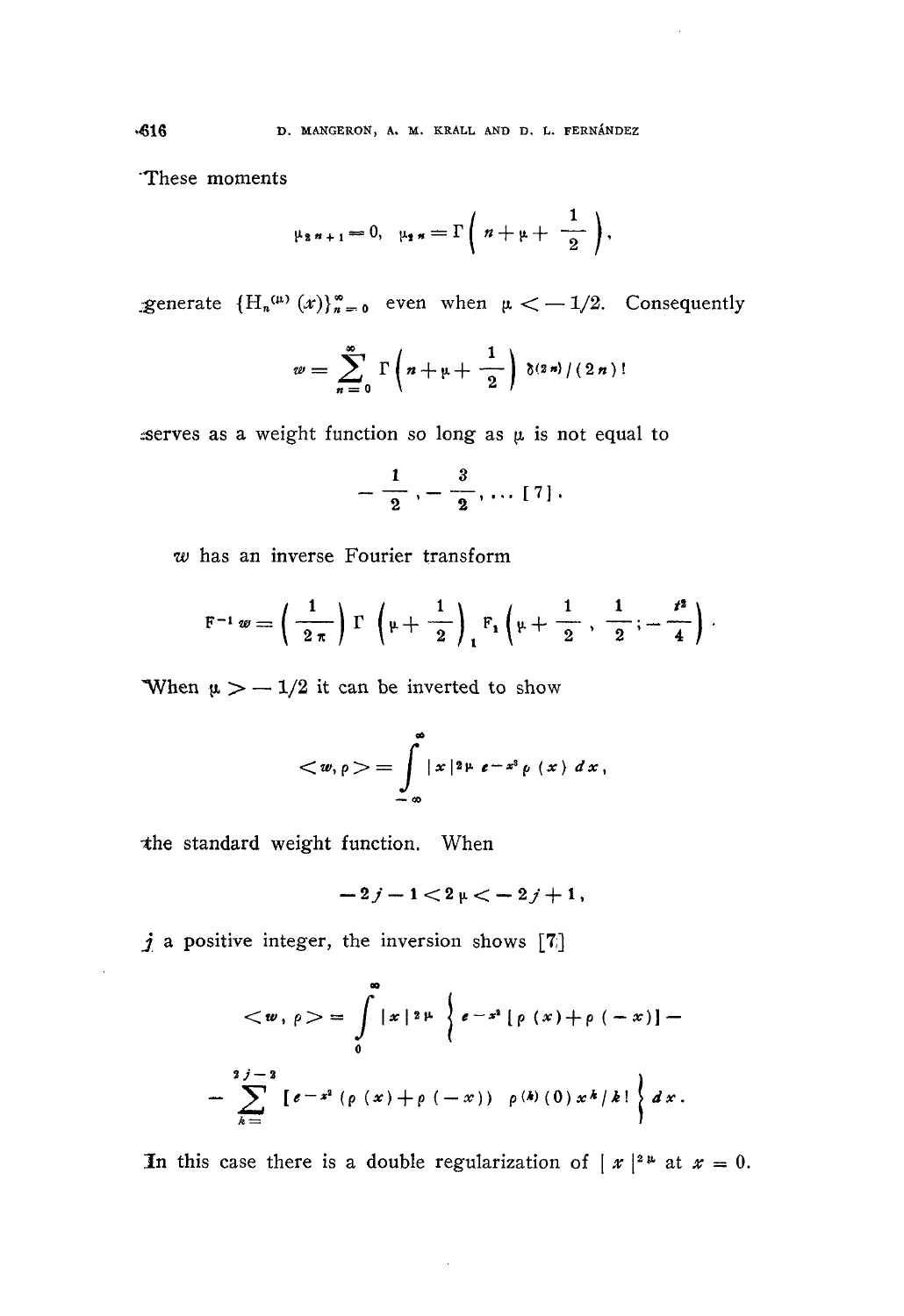# **<6. Bessel polynomials (4)**

Bessel polynomials present a different and rather difficult problem. They satisfy the differential equation

$$
x^2 y'' + (a x + b) y' - n (n + a - 1) y = 0.
$$

Consequently their moments [9] are

$$
\mu_n = (-b)^{n+1} / (a)_n
$$

-which yield a distributional weight function

$$
w=-\sum_{n=0}^{\infty}\frac{b^{n+1}\delta^{(n)}}{(a)_{n}n!}
$$

Its inverse Fourier transform, however, is

$$
F^{-1} w = \frac{1}{2 \pi} \sum_{n=1}^{\infty} \frac{b^{n+1} (it)^n}{(a)_n n!} = \frac{-b \Gamma(a)}{2 \pi (ibt) (a-1)/2} I_{a-1} (\sqrt{4ibt}) .
$$

"To take the Fourier transform in even the distributional sense has so far proved impossible.

A complex weight function [3] has proved much easier to find. It is

$$
F(z) = \sum_{n=0}^{\infty} \mu_n/z^{n+1} = -(\delta/z)_1 F_1(1, a, -\delta/z).
$$

Using the Stieltjes inversion formula a distributional weight function •can be computed [5], giving

$$
\langle w, \rho \rangle = \lim_{\epsilon \to 0} \frac{1}{\pi} \int_{a}^{b} \text{Im} \, \{ (-b/z)_1 F_1(1, a, -b/z) \rho(x) \} dx,
$$

<sup>(4)</sup> Another approaches and the two parameters generalized Bessel polynomials  $y_n(z, a, b) = F(-n, n + a - 1; -n; -(z/b))$  are to be found among others in the Emil Grosswald's recent book: Bessel polynomials, Springer, New York, 1182 p.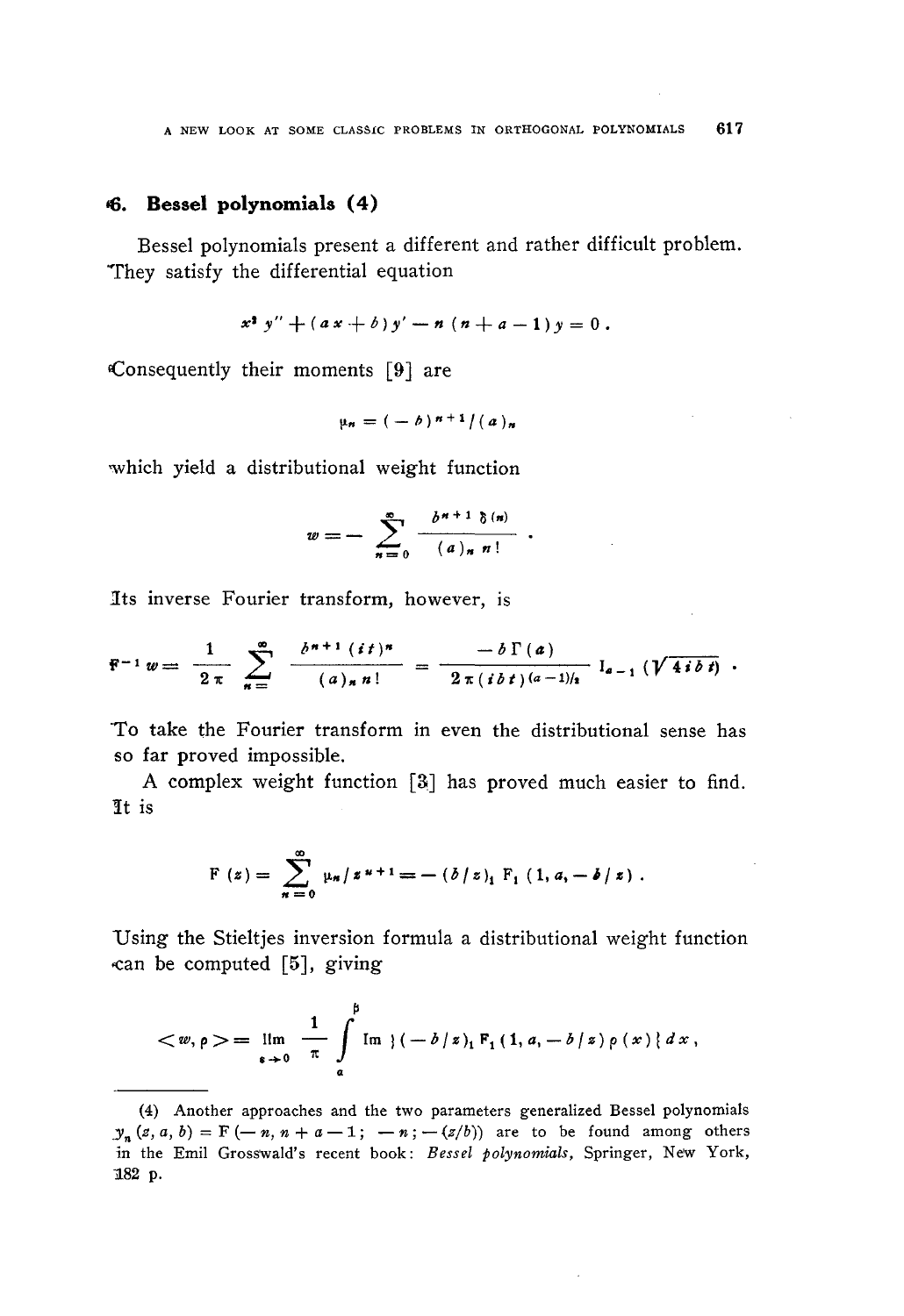where

$$
z = x + i \varepsilon, \quad \text{and} \quad a < 0, \beta > 0,
$$

but are otherwise arbitrary.

REMARKS.--1.º The idea of distributional weight functions can be applied to other polynomial sets. We hope that it 'will prove to be a useful tool in the future.

2.<sup>o</sup> In one of the authors' next papers our new look at someclassic problems in orthogonal polynomials will take into consideration various B. A. Bondarenko, D. L. Fernández, D. Mangeron & al. researches [14], [15], (34] concerned with polyharmonic and' poly vibra ting or polywave orthogonal polynomials, while D. Mangeron and M. N. Oguztoreli extensions [16'] of C. A. Truesdelí «F-Functions» method, C. Brezinski's Fade — Type approximation; and general orthogonal polynomials results [17] as well as D. Mangeron's studies concerning orthogonal Tchebycheff polynomials *onmultidimensional* grids of equidistant points and «total derivatives operators» in the Picone's sense systems will be related 'with theauthors «New Look» in a later research work.

## **References**

- [1] BOAS, R. P., Jr. (1939). The Stieltjes moment problem for functions of bounded variation. *Bull. Amer. Math. Soc.,* 45, 399-404.
- [2] CHIHARA, T. S. (1978). An introduction to orthogonal polynomials. Gordon and Breach, New York.
- [3] GERONIMUS, JA. L. (1931). On orthogonal polynomials. *Trans.. Amer. Math. Soc.,* 33, 322-328.
- [4] GELFAND, I. M. and SHILOV, G. E. (1964). Generalized Functions. Vol. I. Academic Press, New York.
- [5] KRALL, A. M. The Bessel polynomials moment problem. Submitted for publication.
- [6] KRALL, A. M. On complex orthogonality of the Legendre and' Jacobi polynomials. *Mathematica,* to appear.
- [7|] KRALL, A. M. On the generalized Hermite polynomials. *Indiana U. Math.* /., to appear.
- i[8] KRALL, H. L. (1938). Certain differential equations for Tchebycheff polynomials. *Duke Math.* /., 4, 705-718.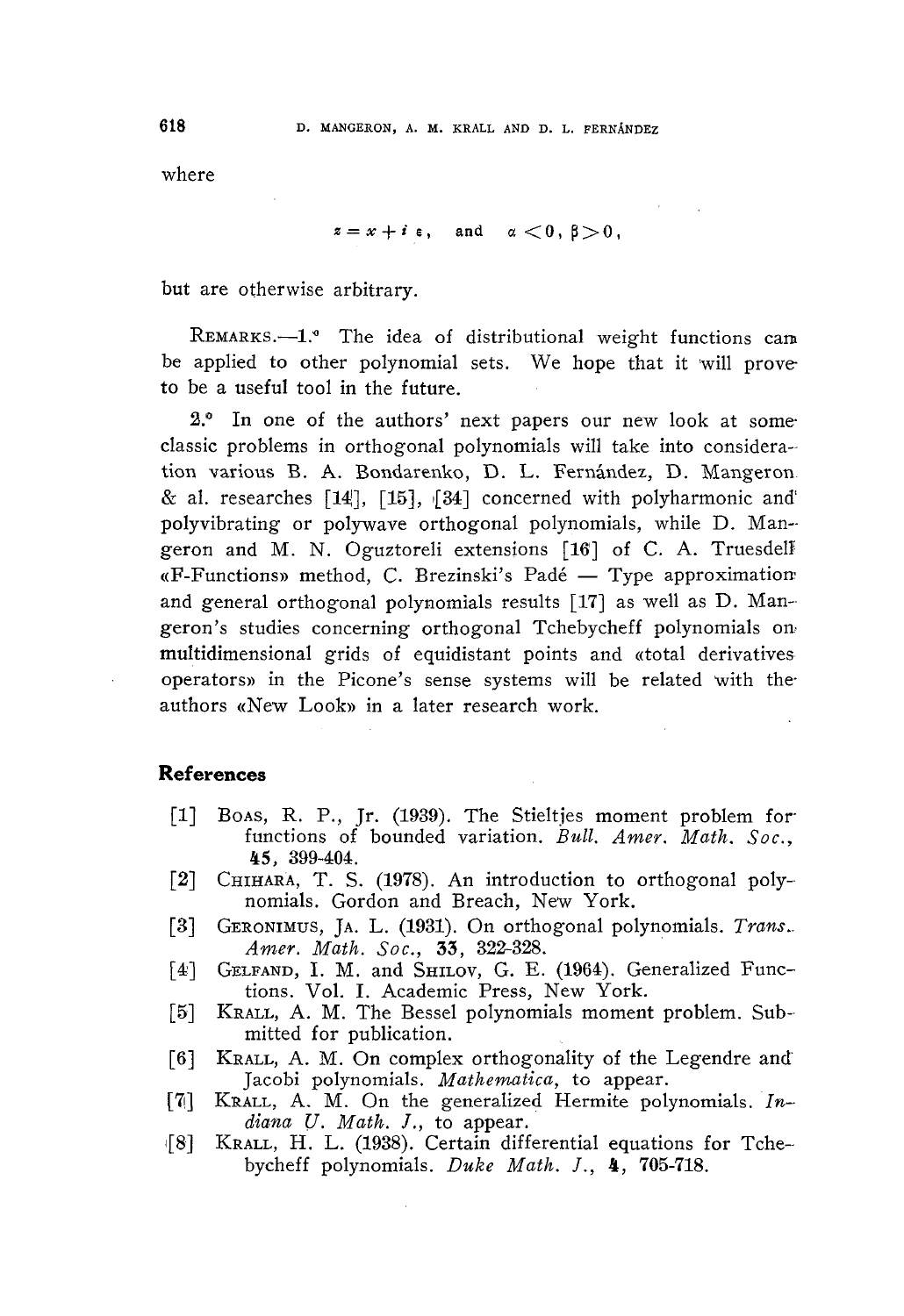A NEW LOOK AT SOME CLASSIC PROBLEMS IN ORTHOGONAL POLYNOMIALS 619

- £9] KRALL, H. L. and FRINK, O. (1949). A new class of polynomials: The Bessel polynomials. *Trans. Amer. Math. Soc., 65,* 100-115.
- {lo] MORTON, R. D. and KRALL, A. M. (1978). Distributional weight functions for orthogonal polynomials. *SIAM J. • Math. Anal., 9,* 604-626.
- £11] POLLARD, H. (1947). Representation of an analytic function by a Laguerre series. *Ann. Math.,* 48, 358-365.
- £12] RAINVILLE, E. D. (1974). Special Functions. Mac Millan, New York and Handbook of Mathematical Functions. Milton Abramowitz and Irene A. Stegun, editors. Dover Pubi., New York.
- £13] RUSEV, P. (1977). On the representation of analytic functions by means of Laguerre polynomials. *C. r. Bulg. Acad, Sci.,* 30, 175-178.
- £14] MANGERON, D. (1956). Sur une nouvelle classe de polynômes concernant les équations polyvibrantes. *Bull. Polytechn. Inst. Jassy, N. S., 6,* fase. 1-2, 21-27.
- £15] BONDARENKO, B. A. and MANGERON, D. & al. (1978). Studi concernenti le equazioni polilineari. *Rend. Accad. Sci. fis., mat.* Napoli, (4) 44, 285-291.
- [16] MANGERON, D., OGUZTORELI, M. N. and Rossi, F. S. (1972). Solutions polynomiales d'une classe d'équations polyvibrantes. *Bull. Acad. Roy. Sci., Belg., Cl. Sei., (S)* 58, 992-995.
- [17] BREZINSKI, C. (1980). Padé-Type approximation and general orthogonal polynomials. Birkhauser, Basel, 250 p.
- £18] PICONE, M. (1978). a) Duodecim doctorum virorum vitae et operum noticia. Città di Vaticano, A. D. MCMLXX, 118- 146 ; b) Discorso commemorativo pronunciato dal Linceo Carlo Miranda nella seduta a Classi riunite del 14 gennaio 1978. *Accad. Nas. Lincei. Celebrazioni lincee,* **114,** Roma, 1-26.
- £19] MANGERON, D. (1977-1978). On the theory and applications of polywave or polyvibrating equations. *Memoirs Sci. Sect. Romanian Acad., (k)* I, 9-75.
- [20] MANGERON, D. and KRIVOSHEIN, L. E. a) Neue Ergebnisse die nichlineare Integrodifferentialgleichungen mit polywellen Differentialoperatoren betreffen. *Österreichischer Mathematiker Kongress, Linz, 1968; b)* New methods of numerical computation for the solutions of various integrodifferential systems. *Romanian J. Appi. Mech., 9* (1964), fase. 6, 3-34; **10** (1965), 1195-1221 a. o.
- £21] NERAI, P. G. (1979). Orthogonal polynomials. *Amer. Math. Soc.* Monographs.
- [22] a) ALLAWAY, W. R. Some properties for g-Hermite polynomials. *Can. J. Math.,* in print, b) BRESSOUD, D. M. A